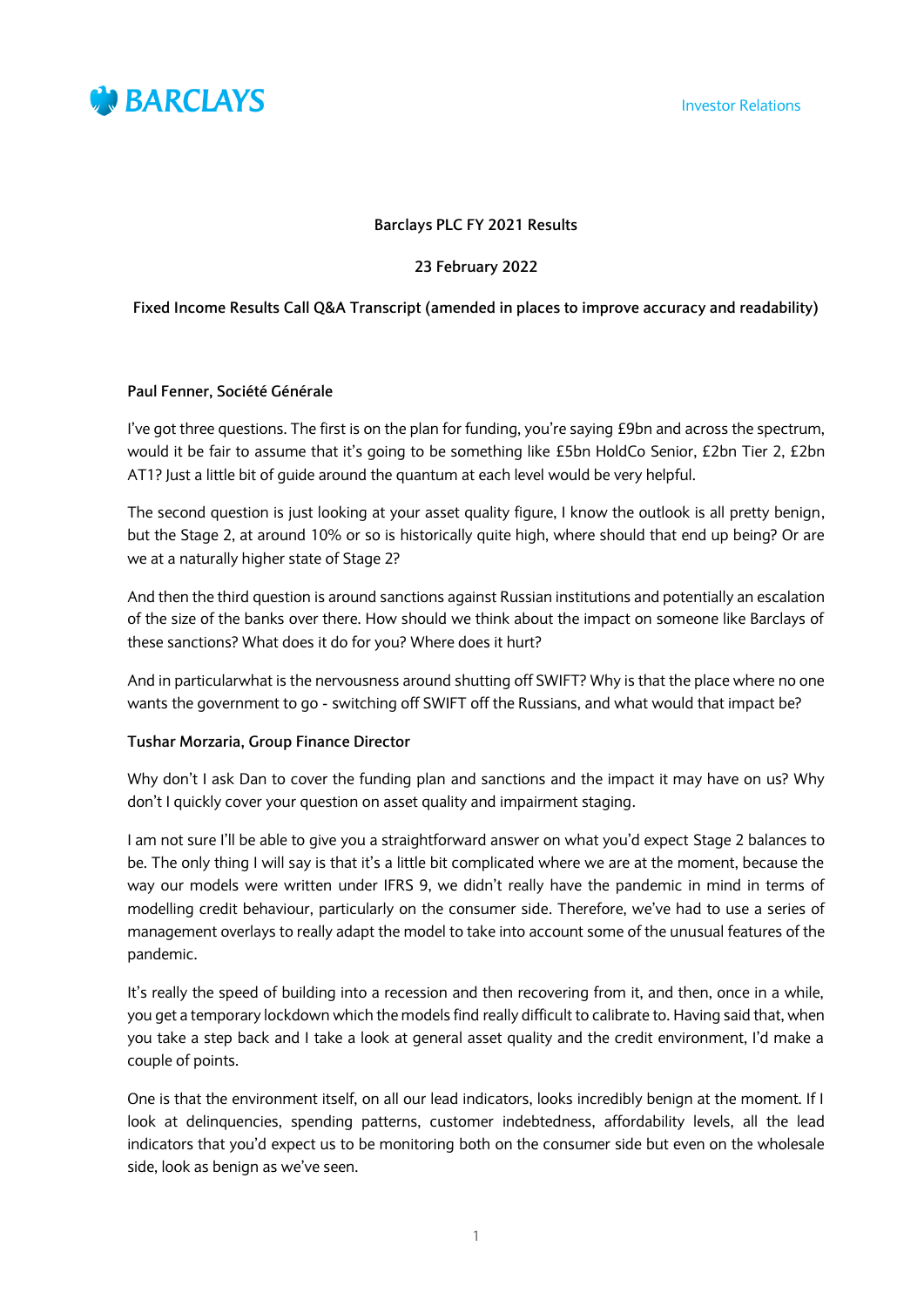Our watch list, when we look on the corporate side, is very low at the moment. Now of course we've got geopolitical events, we'll come onto that in a bit, and we've got issues around potentially the cost of living, rate cycle and whether it's energy bills or other forms of inflation that are coming through, so one of the things we'll spend a lot of attention on, just monitoring very closely, is affordability levels and the transmission effects on this. But at the moment, it does feel like there's quite a decent level of resiliency, at least as we see it in our assets, to any shocks.

The other final thing I'd say on the asset quality is we do look at coverage ratios in a lot of detail. One of the areas want to be conservative in the speed at which we were building our provisions, and also cautious in the pace at we release them. One measure of that would be the coverage ratios we have. If you look at our unsecured books, on the consumer side, they're still quite a bit above where they were pre-pandemic. Even on Stage 2 balances on the consumer side, I think they're running [at c.30%] in the cards business, and most of these balances aren't even past due.

Some of that is a feature of deliberate caution on our part, in terms of Omicron was still an ongoing item when we were closing the books at the year-end, and so it was appropriate for us to be cautious, but it gives you a sense that we feel very well provided at the moment against a relatively benign credit backdrop, consumer credit and wholesale credit backdrop.

# **Daniel Fairclough, Group Treasurer**

On the funding plan, as I said, we'll be active across all tiers of capital. I won't comment on the individual make-up, but it won't be dissimilar to prior years, and the largest portion of it would certainly in Senior MREL.

On the sanctions question, there are obviously a couple of different avenues that we could be impacted by that we focus on. Firstly is the direct credit exposure that could arise, either in direct exposures or in securities form. And the second, which I think probably gets to your point about SWIFT, is where we might have a Nostro or Vostro exposures, so monies due to or from Russian banks. That could either be direct with them, or where we are using them as a clearing counterparty.

Fortunately from our perspective, we've got very limited exposure to the Russian banking sector or indeed Russia as a geography, but we're clearly keeping it under close review.

## **Tushar Morzaria, Group Finance Director**

Yes, on Russia, you probably recall when we opened our non-core unit way back when, one of the areas or geographies that we exited was Russia at that time. And so it's just part of our geographical shape now, as Dan mentioned, we don't really have any direct exposure, and therefore even indirect exposure is fairly limited.

## **Lee Street, Citi**

I have three questions for you today please. Firstly, you flagged no regulatory headwinds for capital after the start of this year, and you're around 14%, so I guess my question is, after accounting for growth in risk-weighted assets, are you effectively saying you're going to be distributing 100% of your earnings if you're going to manage that 13% to 14% range?

The second one, and this might be an impossible question, are you able to give your thoughts around what is the level of interest rates that you think represents the biting point where the benefit of the higher rates, the benefit of revenues, starts to become more than offset by higher and rising loan losses? Or to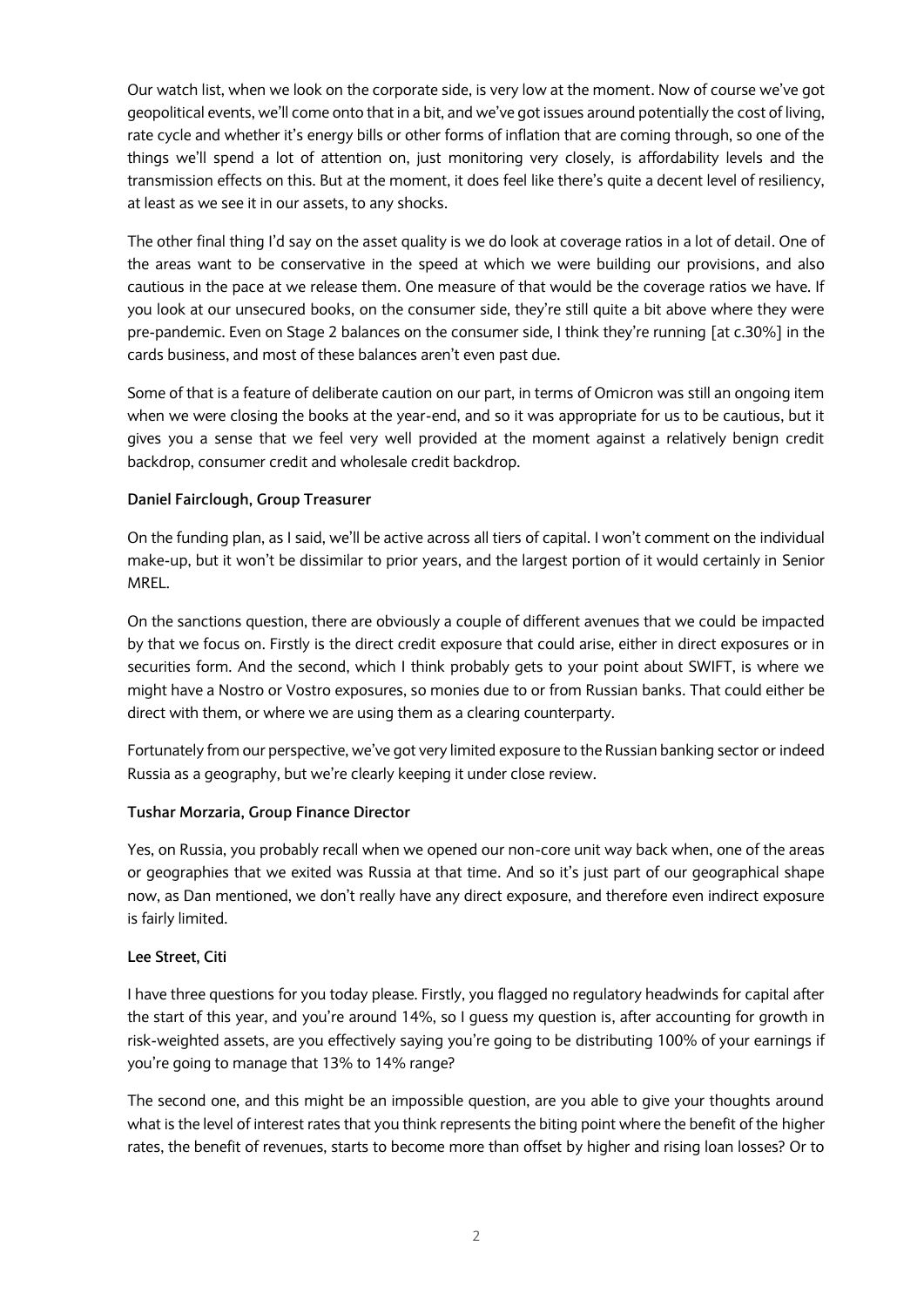put it another way, at what level do you think interest rates effectively become a hindrance or destructive to the business model?

And finally, a technical one on the Resolution Assessment Framework (RAF), what level of detail do you actually expect to publish on that? Is this a one-page summary, five pages, ten pages, 100 pages? And is it up to you, or will the Bank of England effectively dictate what you can actually publish?

# **Tushar Morzaria, Group Finance Director**

Why don't I take the first one on distribution, and then I'll ask Dan to comment on the other two. Apart from the reg changes that we'll be putting through in the first quarter, we don't see too much on the horizon over, let's say, the next two-year time frame. We've obviously called out Basel 3.1; it remains to be seen exactly what that is. The Bank of England will publish, I guess it's a consultation, on that sometime before the end of this year. We don't know exactly when that will be, but it feels like it'll be towards the latter half of the year rather than the earlier part of the year.

And that feels like, if Europe's any guide, it's 2025 or perhaps even a bit beyond in terms of implementation. Therefore, given that there are no headwinds, I don't want to say we'll be distributing literally down to the very last basis point, because we're prudent and we're a bank, so we will always be cautious in terms of ensuring that if there are changes in market environment or business cycles that we're appropriately capitalised.

But distributing excess capital when we don't think there's a need to retain it, as a prudential matter, or indeed as a productive matter in terms of putting that capital to work is something we would look to get back into shareholders' hands. But I think you've seen, hopefully, in the past, us operating fairly prudently, well above any minimum level as we would define it, and obviously well above any regulatory minimum.

I guess the message I'd give is we will be a distributor of capital back to investors, but always ensuring that our stack remains appropriately prudent depending on where we are in the business cycle.

## **Daniel Fairclough, Group Treasurer**

On the interest rate point, we've disclosed the potential impact of a 25 basis point rate move, so clearly we've got good positive gearing to higher interest rates. In terms of when would we begin to see an impact in credit, and obviously that would need to be an impact in credit beyond what we're already provisioned for, the point I'd probably make is just that we do stress test for materially higher interest rates at origination.

We do that in particular on mortgages where we will be stressing up to interest rates at 6%, and obviously there's the benefit of the LTV protection there. Hard to give a specific answer but I do think we're pretty well protected and we stress for that pretty thoroughly at the point of origination.

In terms of the legacy capital publication, we're in close discussions with the Bank of England on that now, and obviously we'll be guided by them a little bit as to how much disclosure we put in that. And obviously when we can say more on it, we will.

## **Corinne Cunningham, Autonomous**

One of them was actually also on the RAF, I think most of it you've just answered, but have you already had your discussion in terms of what counts, what doesn't count, and is it just literally the what's published part that you're discussing? Or are there still meaningful and material conversations about exactly how your Resolution Framework would work? Are they still ongoing?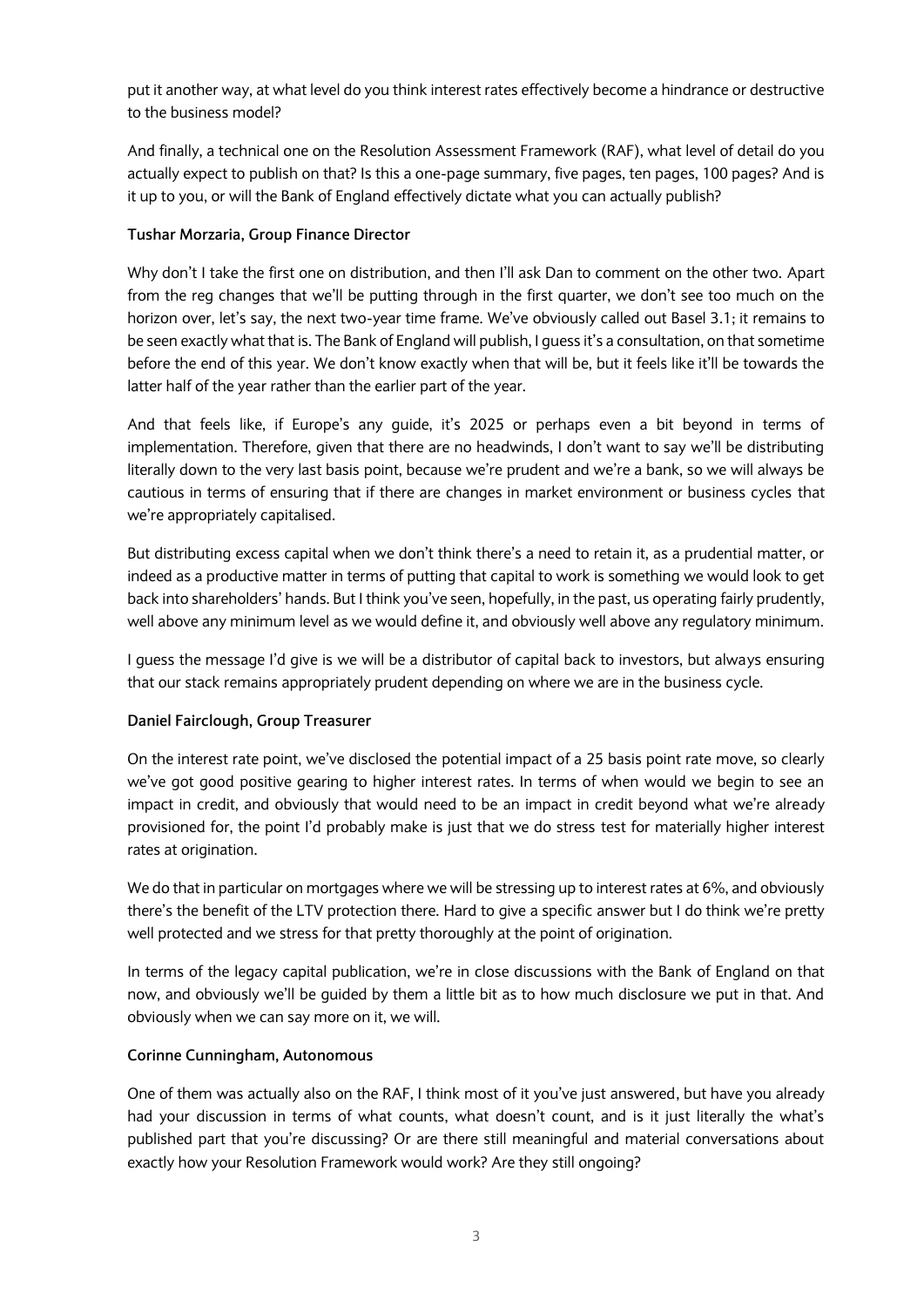And then, a UK bank call wouldn't be complete without a legacy question. We don't have a lot of questions for your book, but just looking back, I wondered if the reason for calling the Sterling DisCo, was the rationale for that largely LIBOR?

# **Daniel Fairclough, Group Treasurer**

The resolvability dialogue with the Bank of England is quite a broad topic, so it's not just legacy security, it covers capabilities in funding and resolutions, capabilities in value and resolution, amongst other things. It's a pretty broad-ranging topic.

We've submitted a self-assessment to them and we've had very detailed interviews with them, so I don't think there's too much more engagement for us to have there really. It's now just about finalising the publications for June.

In terms of the Sterling call, that was an instrument that lost own funds capital eligibility, and it was economic for us to call, so they were the two main drivers for that security. Obviously, as we've said before, we'll look at all securities on a case-by-case basis.

# **Robert Smalley, UBS**

A couple of questions on credit cards, and then one on liquidity.

Could you talk about payment rates? Are we starting to see that turning into revolving balances? Differences in the UK versus the US? On the earlier call, there was discussion in the US about the acquisition of debt portfolio, and is there going to be more divergence in strategy [between] US [and] UK - US more targeted at buying portfolios, UK more broad-based? Where do you see credit normalising in the cards space?

And then on liquidity, obviously you're carrying a lot of excess liquidity, you've also got COVID reserves, are you looking to deploy that excess liquidity as rates are going up? Do you think that's reflected in perception of where your net interest margin is going for 2022?

# **Tushar Morzaria, Group Finance Director**

Why don't I cover the point on the cards questions, and I'll hand over to Dan on liquidity. On credit cards, in terms of payment rates, they were certainly more elevated than we'd hoped for, although not wholly surprising to us over the course of last year.

It's probably a little bit too early to tell, because of the seasonal effects we currently have going on at the moment off the back of the holiday spending period over Christmas and New Year, and we're not even two months into this year, so it's a little bit hard to tell, but generally speaking, I think the ingredients are there for revolving balances to grow, particularly in the US.

We've seen very good card opening metrics for our cards in the US. We've seen very good utilisation metrics. We certainly haven't seen payment rates increasing, although I will just caveat that with the fact that, seasonally, we'll have to get through another month or two to know for sure. But we are reasonably optimistic that we're getting to revolving balances, certainly in the US, and in the UK as well.

In terms of the strategy there, yes, there is a divergence in the sense that in the US we are very focused on partnerships. The purpose of the Gap portfolio is really to diversify into… We were very heavy on the travel and hospitality, leisure sector in the United States, with respective partners, and this takes us into retail.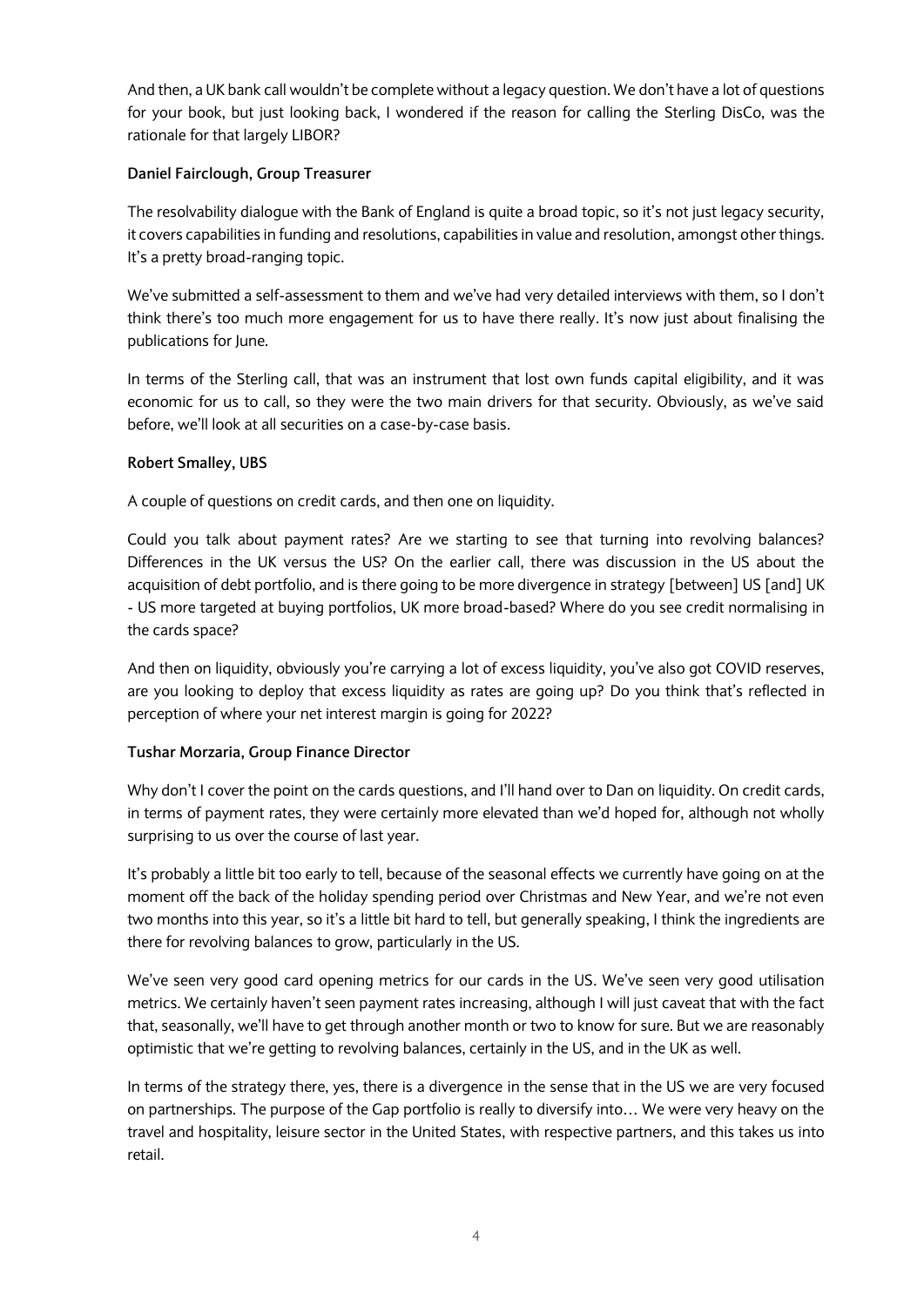If you look at it in really simple terms, half the market in the US is in the hospitality, leisure, travel space, and the other half is in retail. So our first foray into retail is almost a brand new market for us. It also takes us into white label or store cards, private label cards, which is a very different product, a different credit proposition, different socioeconomic demographics we're dealing with. So we think of that as literally almost a new business line in and of itself, so they are quite divergent.

In the UK, because of the lack of interchange, you don't really get the opportunity to run a partnership business in the same way that you can in the US, so we see that more as a Barclays-branded product rather than issuing cards on behalf of partners.

In terms of impairment normalisation, pre-COVID, I think both businesses coincidentally were running about 3% loan loss reserves. I would think, earlier on in the credit cycle, and probably credit feels still benign, notwithstanding the questions from earlier with potential inflation shocks and rate rises and stuff like that, but even then I would expect it to trend below 3% for some time actually. At some point, as the cycle matures, in seasonsthat may build back up to 3%, but I think it will take some time before we get to 3% loan loss rates this time round.

# **Daniel Fairclough, Group Treasurer**

I completely agree, we've got very high levels of liquidity right now. I would point out that it's very lowcost liquidity, both in terms of the deposit franchise that we've got, and obviously the TFS and the draws that we've made in the year. It's certainly available and ready to be deployed into the business, so that's something we would like to do, subject to the client demand.

That's going to be most impactful in the BUK sector in terms of actual impact on NIM. As Tushar alluded to this morning, there is some expectation of growth in those NIM forecasts, particularly in the secured space, given the likely activity that we'll see in the remortgage market, and some expected normalisation of the unsecured card balances. But yes, certainly that liquidity remains available to be deployed.

## **Alvaro Ruiz de Aldo, Morgan Stanley**

I have two questions. The first one I think is quite difficult to answer, but I'll try my best. It's about the Resolvability Assessment Framework. Given that the deadline is June and you already had all the more relevant conversations with the regulator, do we expect any kind of surprise in terms of not only legacy instruments but also the structure of the bank? I just want to see if we can receive any feeling about any big changes once the document is published.

The second one is about legacy, and if you can give us an update regarding the remaining disco securities?

## **Tushar Morzaria, Group Finance Director**

Why don't I talk about the Resolvability Assessment Framework, and I'll ask Dan to talk about the legacy instruments, including the DisCos.

You're right, it's a tricky question to answer. We are in close dialogue with the PRA. We've been in close dialogue for some time, and they've obviously looked at our Resolvability Assessment Framework. They've looked at the work we've done, the assurances that we've taken, the governance that we've had, and the substantive nature of the work that's completed - whether that's funding resolution, evaluation resolution, operational continuity, contract continuity, stays and what have you, all of the eight objectives or impediments that they see to resolvability.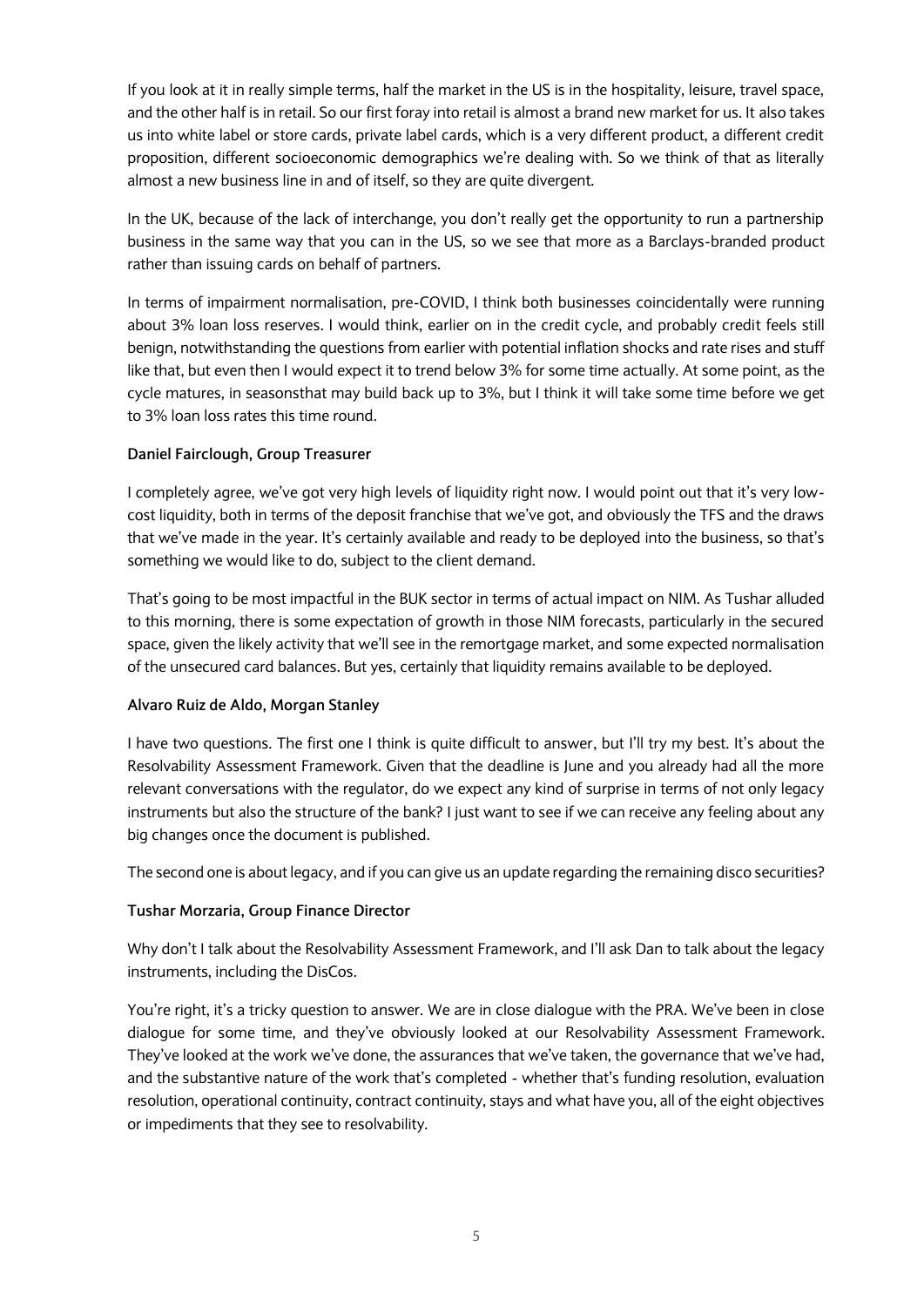Where we are at the moment is we are sharing with them our final work. They've given us feedback on our draft work, so we've received feedback from them. No surprises there, so we've taken on that feedback and addressed it. We're sharing that work with them.

The next stage will be to share our own disclosures with them, and we expect to receive feedback on that. I don't think the Bank of England is interested in creating any surprises here, either at the point of disclosure, or in terms of what to expect between banks' own assessments of their own resolvability and their own assessment. But it's something that we'll know when we get them.

At the moment, I would say it all feels like it's going to plan, and there's a very healthy two-way dialogue to be transparent in our communications between each other in terms of expectations. But there's probably not much more than that I can say at this stage.

# **Daniel Fairclough, Group Treasurer**

At the risk of repeating myself a little bit, we're very comfortable with our legacy capital position. It's obviously a small number of securities outstanding, we've got no legacy securities outstanding at the BPLC holding company, so we do feel pretty comfortable.

In terms of the DisCos specifically, as we've disclosed in the Pillar 3 report, these are owned funds until 2025 in our view, so we don't need to do anything specifically on them. Obviously we won't comment on future calls, but we'll look at this security portfolio on a case-by-case basis as we go.

# **Tushar Morzaria, Group Finance Director**

Thank you very much all. I hope you found the call helpful. With that, I'll close the call, thank you.